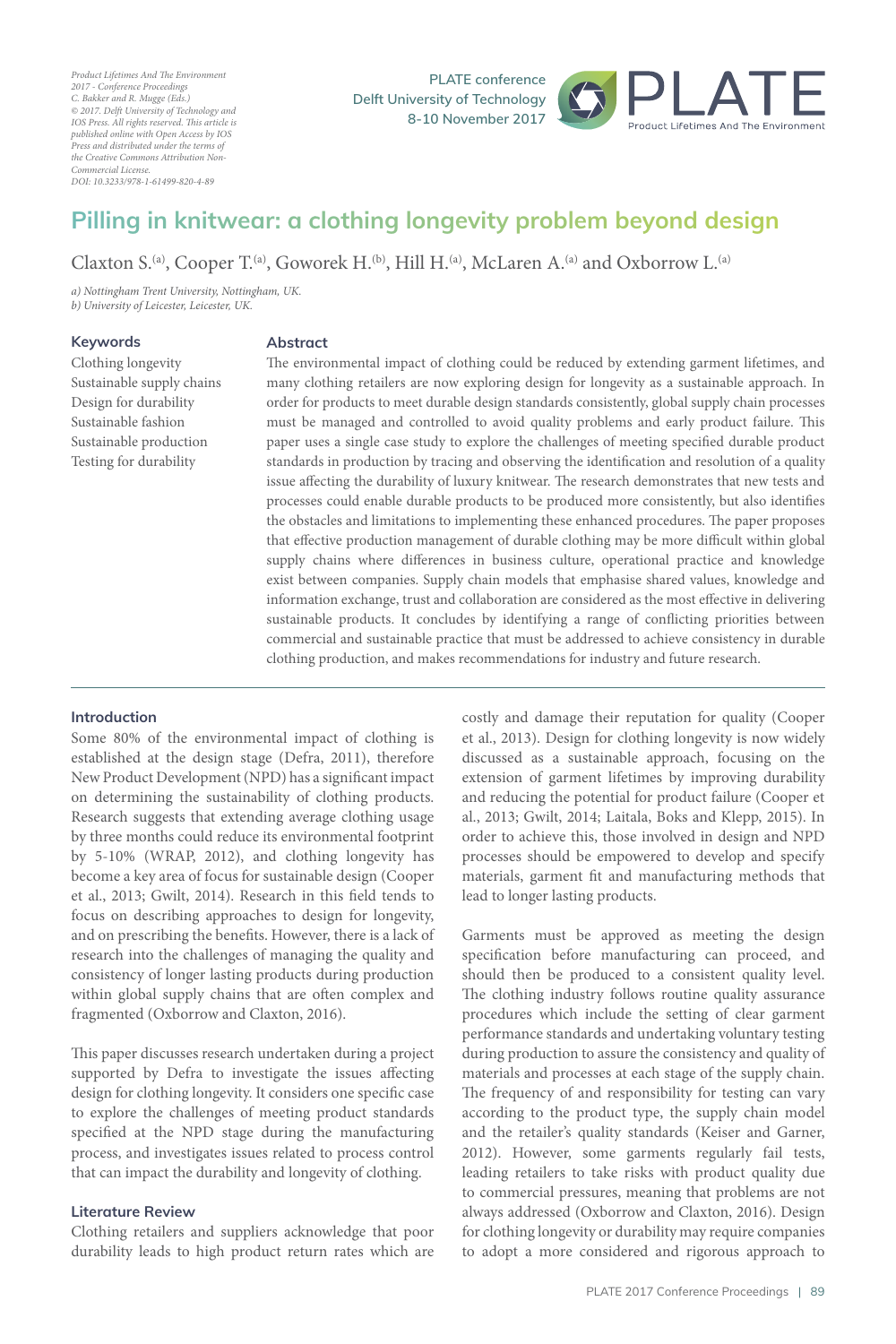product specification; however, testing regimes designed to quality assure, measure and control compliance to durable design standards can add complexity, cost and time to NPD and production processes (Cooper et al., 2013). Therefore, testing of both materials and finished garments for longer life is an obstacle.

Many clothing retailers encounter a further level of complexity in managing sustainable design and NPD processes which are more in-depth, integrated and multi-disciplinary (Oxborrow and Claxton, 2016); organisational values and a system thinking approach should enable all perspectives to be addressed collectively (Hong et al., 2009) and empower those responsible for NPD to act effectively. Effective engagement and management of the supply chain also plays a critical role in enabling clothing retailers to deliver sustainable products. Gam et al.'s sustainable clothing design model C2CAD (2008) focuses on collaboration where inputs are selected, tested and valued for cost and potential environmental impact; supplier networks are engaged in information sharing to address issues with materials; and production efficiencies and quality are considered. Curwen et al. (2012) identify five principles of sustainable clothing design: a clear company mandate, shared values within the supply chain, effective knowledge gathering and sharing, cross-functional organisation and supply chain simplification. However, design for clothing longevity research is prescriptive regarding what should be achieved, but lacks the practical detail of how this could be realised that appears in models such as those of Gam et al. (2008) and Curwen et al. (2012).

Global sourcing affords clothing retailers the opportunity to reduce costs, but speed to market is reduced, putting pressure on NPD teams to shorten design lead times. It also fragments the clothing industry clusters previously able to acquire and share fashion and technical knowledge (Aage and Belussi, 2008) and also results in poor transparency, data reliability and influence over upstream suppliers (Rauer and Kaufmann, 2015). Globalised firms attempting to achieve sustainable outcomes need to



*Figure 1. Research Process*

address their product-service mix, governance structures, commercial objectives, and agency within the NPD process (Bostrom et al., 2015); smaller companies may find this easier to achieve where there is more control and visibility of the end to end supply chain (Caniato et al., 2012).

This paper goes on to explore the barriers, including technical limitations, conflicting priorities, and organisational influences that hinder the adoption of design and supply of longer lasting clothing. It then discusses ways in which the commercial, technical and design limitations of reducing the environmental impact of clothing through extending its useful life can be mitigated.

 The research followed a single case study approach to investigate a quality problem affecting garment durability, leading to customer returns. Case studies are considered an appropriate strategy when 'the focus is on a contemporary phenomenon within some real-life context' (Yin, 2003:1). The company is a small luxury knitwear brand selling in high-end retail markets in the UK and China, with the company head office based in the UK, and in-house manufacturing in China. The supply chain is vertically integrated from the fibre processing stage through to the finished garment, however yarn dyeing and spinning are outsourced to an external contractor. Pilling is a key factor limiting the durability of knitted products and can result in significant customer dissatisfaction (Cooper et al., 2013). The case company had received an unusually high number of customer complaints and garment returns for pilling during the Autumn / Winter 2014-15 season, and wished to investigate the cause.

The research took place between July 2015 and April 2016. A mixed methods approach was utilised, including a technical expert focus group, semi-structured interviews with the UK based technical director (TD), and exploratory testing of upstream materials (see figure 1).

The focus group included experts in textile testing, knitwear production and textile finishing. The discussion resulted in the identification of strategies for reducing the risk of pilling during the NPD and manufacturing processes under the broad headings of 'Technical Product Development' and 'Testing and Monitoring'. Discussion of these with the TD resulted in a hypothesis that the likely cause of the excessive pilling was a higher proportion of short cashmere fibres being present in the yarn. The TD faced resistance to carrying out any extra tests on the fibre from the outsourced dyeing and spinning processes as this was seen as a criticism of individual workers, managers and the external contractor. The focus group findings and first TD interview provided a rationale for carrying out additional independent testing of these fibres in order to assess whether quality levels were being maintained. A second interview with the TD discussed the implications of the test results and how the findings were used to inform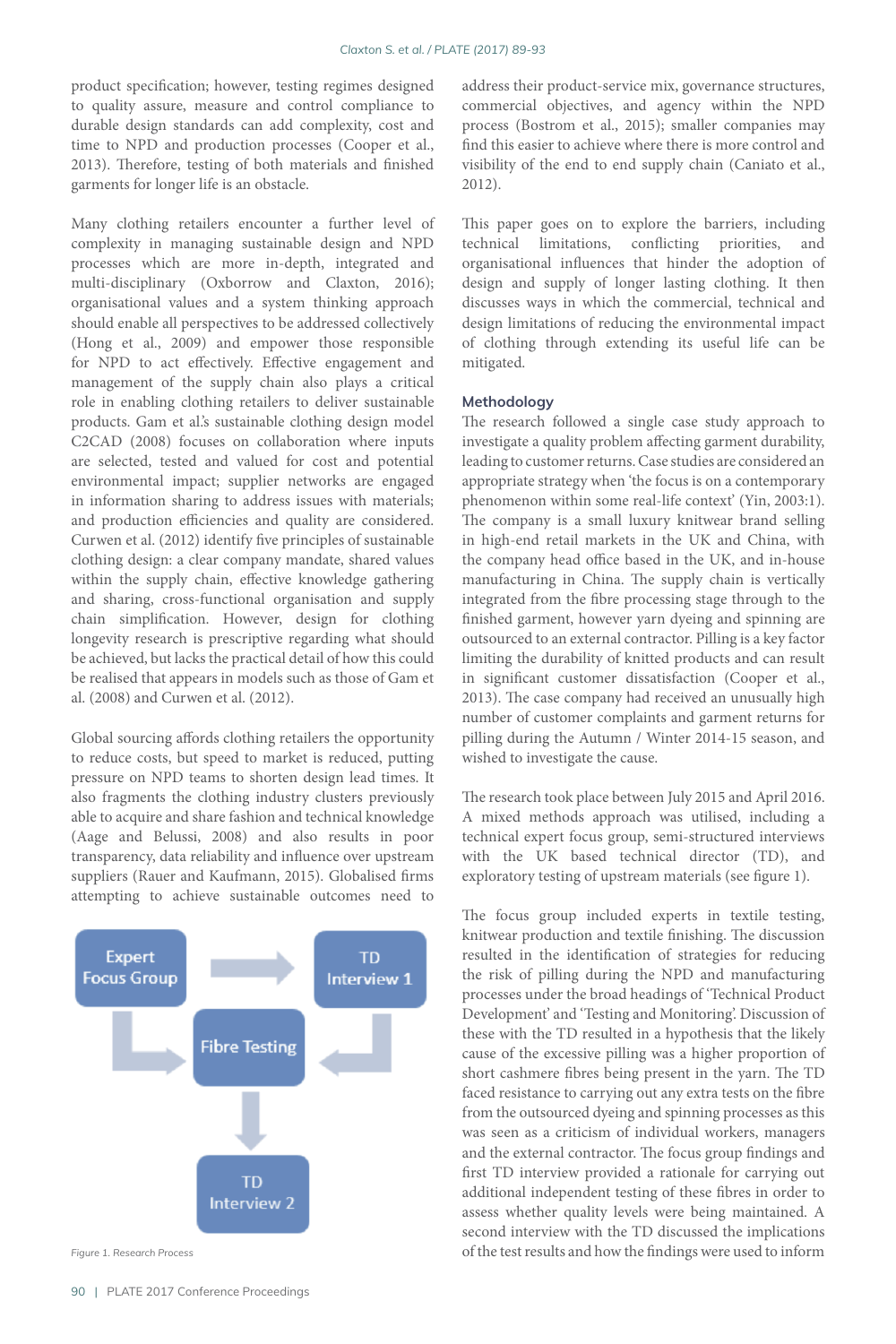changes in management and control of the outsourced processes.

## **Research Results**

# Expert Focus Group and 1st TD Interview

Cashmere fibre quality is controlled by specifying the mean diameter and length of the fibre measured in the raw white (undyed) state. In-house tests demonstrated that the raw white fibre met the specification at the point where it was sent to the external contractor. As fibre quality was not normally tested during the dyeing and spinning processes, a series of extra tests were carried out at an accredited textile testing laboratory to assess whether damage was occurring at the external contractor. Figure 2 demonstrates the in-house and outsourced processes from fibre to finished spun yarn, and identifies the existing and additional testing points.



*Figure 2. Yarn spinning process: in-house and outsourced processes with*   $\overline{a}$  existing and additional testing points

## **Fibre Testing**

Samples taken from the same raw white cashmere fibre batches as the Autumn / Winter 2014-15 production were tested for average length and diameter to corroborate the case company's in-house results. In addition, the same tests were carried out on two colours at different stages of the outsourced yarn production process: after the dyeing stage and after spinning. Figure 3 shows the fibre and yarn samples that were tested.



Figure 3. Bags of fibre and cones of yarn observed during the testing process

|                            | Test: Single fibre length BSISO6989 method |                         |                          |                       |                       |
|----------------------------|--------------------------------------------|-------------------------|--------------------------|-----------------------|-----------------------|
|                            | <b>Mean Fibre</b><br>Length<br>(mm)        | % Fibres<br>$\leq$ 20mm | % Fibres<br>$\leq 30$ mm | % Fibres<br>$< 40$ mm | % Fibres<br>$< 50$ mm |
| <b>Raw white</b><br>fibre  | 43                                         | 21.1                    | 36.5                     | 50.3                  | 62.1                  |
| <b>Pink dved</b><br>fibre  | 39.4                                       | 21.7                    | 35.1                     | 52.8                  | 70.7                  |
| Pink dyed<br>varn          | 29.4                                       | 37.3                    | 57.3                     | 73.5                  | 84 8                  |
| <b>Raw white</b><br>fibre  | 43                                         | 21.1                    | 36.5                     | 50.3                  | 62.1                  |
| <b>Black dved</b><br>fibre | 41.5                                       | 256                     | 40.2                     | 49.5                  | 623                   |
| <b>Black dved</b><br>varn  | 28.5                                       | 44.2                    | 63.5                     | 76.3                  | 84.7                  |

*Figure 4. Fibre test results*

The test results shown in figure 4 demonstrate that the mean fibre diameter remains consistent during the dyeing and spinning processes when compared to the raw white fibre. The mean fibre length of the raw white fibre is 43mm, with 21% under 20mm. After dyeing, the mean fibre length of both shades has reduced slightly, but is within commercial tolerance. However, the mean fibre length within the finished yarn has been significantly shortened: the pink has reduced to 29.4mm and the black to 28.5mm. The proportion of short fibres below 20mm in length has also increased substantially at this stage. The results indicate that the fibres are relatively unchanged after dyeing, but have been damaged after this, either during the outsourced carding or spinning stages, both of which are mechanical processes causing friction.

## 2nd TD Interview

 **!-**  The TD visited China in January 2016 to discuss the test results with the external contractor and to review the dyeing and yarn spinning production processes. Three possible causes of fibre damage were found. Firstly, fibres were being excessively dried out at the end of the dyeing process; secondly, the dyed fibres were not sufficiently humidified in preparation for carding and spinning; and thirdly, the lubrication oil applied before carding and spinning was not suitable for a protein fibre. In each case, the increased dryness and brittleness caused would make it difficult for the fibre to withstand the friction of these processes. The external contractor agreed to make the necessary improvements to process control and implemented additional testing of the mean fibre length after the carding and spinning stages to monitor fibre quality. The TD reported that the pilling issue for the Autumn / Winter 2016-17 season was resolved by taking these measures, and pilling resistance tests carried out on finished garments from production showed significant improvement.

**!**  The research aimed to investigate the challenges of managing the quality and consistency of longer lasting products during the production process. A robust NPD process was demonstrated, where fibre specifications were used to achieve the required level of quality and durability as advised by Cooper et al.'s best practice advice on design for longevity (2013). In addition, appropriate voluntary testing described by Keiser and Garner (2012) had been undertaken within the in-house manufacturing processes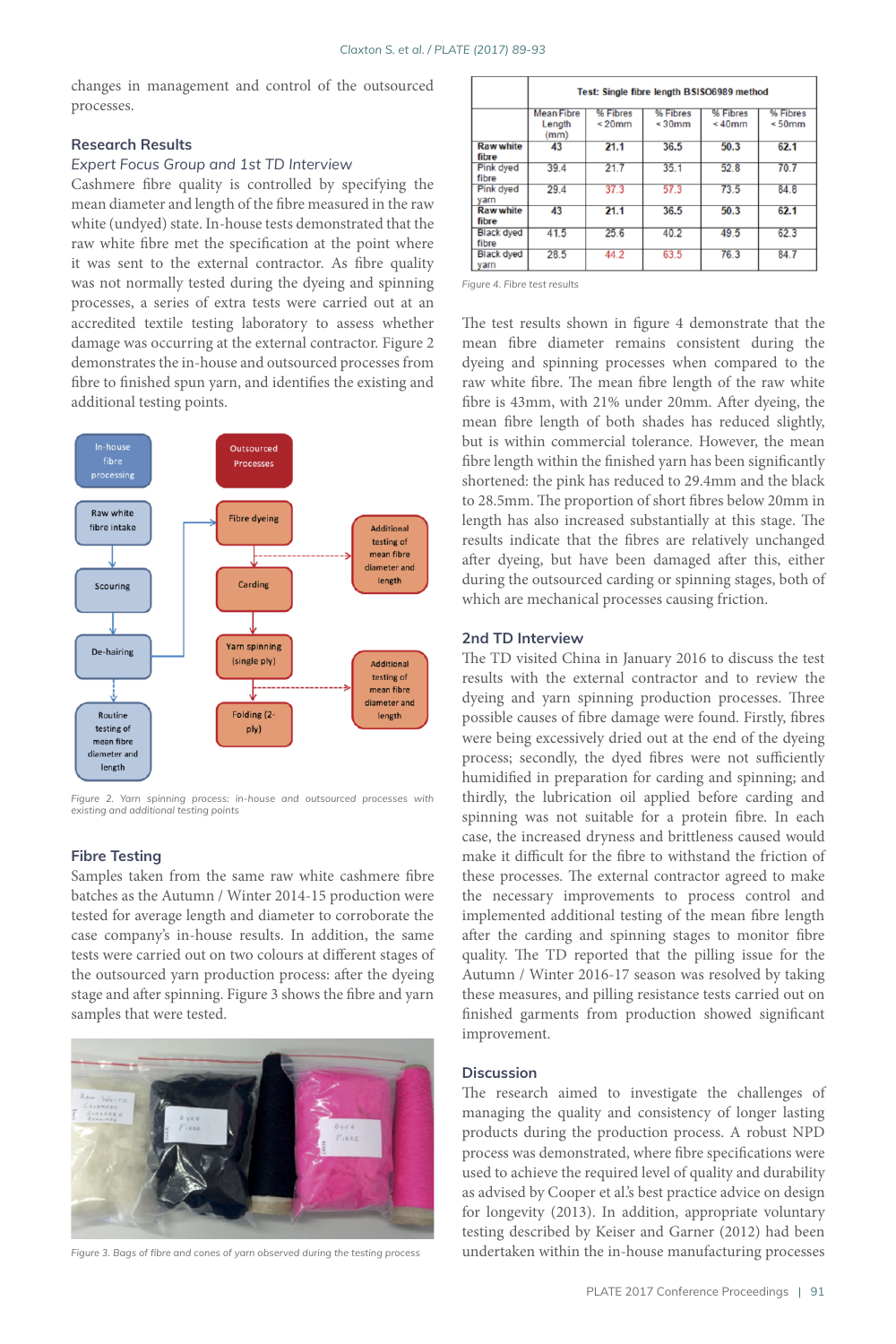to monitor consistency. This proved effective in assuring quality at the raw white fibre stage, but once the product passed to the external contractor for dyeing and spinning, it was apparent that weak process management had caused the fibre to become damaged. It is possible that the UK team's remoteness from the supply chain, especially the outsourced processes, led to a lack of influence and poor transparency of issues that might arise. According to Rauer and Kaufmann (2015), this is a common problem within globalised and fragmented supply chains.

It could be argued that had the additional testing stage undertaken to ascertain the cause of the excessive pilling been a routine activity, the issue would have been identified earlier. However, this would have added cost and time into the production process, which is seen as an obstacle within the industry (Cooper et al., 2013). It would have been more productive to follow Gam et al.'s sustainable clothing design model C2CAD (2008) or Curwen et al.'s five key principles of sustainable design (2012), both of which emphasise the importance of information sharing within supplier networks to address issues with materials, and prioritise production efficiencies and quality. A collaborative approach is seen as being most effective to investigate problems, as well as knowledge sharing to achieve solutions. In practice, the TD was unable to overcome initial resistance to investigating the pilling issue and the case company's in-house team in China appeared reluctant to engage with the external contractor to investigate the problem: the reason for this is unclear, but could point to variations in business culture, management and values between different companies and global locations within the supply chain, cited by Curwen et al. (2012) as one of the five key principles that need to be addressed for effective sustainable design and production. The case company would benefit from reviewing their governance systems, ensuring that management structures and roles are defined effectively to allow those with appropriate knowledge and skills to contribute to the achievement of sustainable outcomes as advised by Bostrom et al. (2015).

Caniato et al. (2012) suggest that smaller companies with less complex supply chains are better able to address problems arising in the production process; however, the research demonstrates that although the case company was able to control NPD and in-house manufacturing processes, the outsourced processes were very difficult to influence and manage. According to Aage and Belussi (2008), such issues may be exacerbated in larger, more complex globalised supply chains as clothing industry

## clusters have become more fragmented; language barriers and differences in business culture, management practices and technical knowledge can limit the ability to acquire, share and apply knowledge effectively.

## Conclusion

The investigation successfully explored the challenges of achieving consistent standards in production for clothing that has been designed to be durable. The results demonstrated that product durability had been compromised due to weak management of production processes. Although the supply chain was simple in structure, the company had little control and influence over the outsourced processes and were only able to resolve it by undertaking additional independent testing of materials. Differences in business culture and operational practice between the UK based NPD team, the Chinese inhouse manufacturer and the external contractor resulted in resistance to investigating the problem; this perhaps indicates a lack of shared values, knowledge sharing and collaboration which are seen by some experts as key principles of sustainable design and production.

This single case study model offered the opportunity for the researchers to trace and observe one company's approach to durable clothing NPD and production, enabling the development of hypotheses about the causal mechanisms involved (Bennett and Checkel, 2012). However, the limitations of single case study research include the lack of generalisability and external validation of results (Yin, 2003). There is considerable variation within the industry in terms of product types, retail models and supply chain networks, meaning that it is difficult to make generalised recommendations. However, the findings have been used to inform the development of a toolkit intended to assist clothing retailers to resolve issues that affect product durability during production. The case study is used to demonstrate the value of tracing a product's supply chain and identifying processes, quality assurance systems and management structures at each point in order to support the investigation of quality issues.

The research is based on a single brand and its highvalue knitwear supply chain. While it demonstrates that new tests and processes could enable durable products to be produced more consistently, it also identifies the obstacles and limitations to implementing these enhanced procedures. Further research could explore similar issues in additional cases to uncover opportunities to reduce early product failure.

- **References** Aage, T. and Belussi, F., 2008. From Fashion to Design: Creative Networks in Industrial Districts. *Journal of Industry and Innovation*. 15 (5) 475-491.
- Bostrom, M., Jonsson, A. M., Lockie, S., Mol, A. P. J., and Oosterveer, P., 2015. Sustainable and responsible supply chain governance: challenges and opportunities. *Journal of Cleaner Production*. 107 pp. 1-7.
- Brun, A. and Castelli, C., 2008. Supply chain strategy in the fashion industry: Developing a portfolio model depending on product, retail channel and brand. *International Journal of Production Economics*. 116 (2) 169-181.
- Caniato, F., Caridi, M., Crippa, L., and Moretto, A., 2012. Environmental sustainability in fashion supply chains: An exploratory case based research. *International Journal of Production Economics.* 135 (2) 659-670.